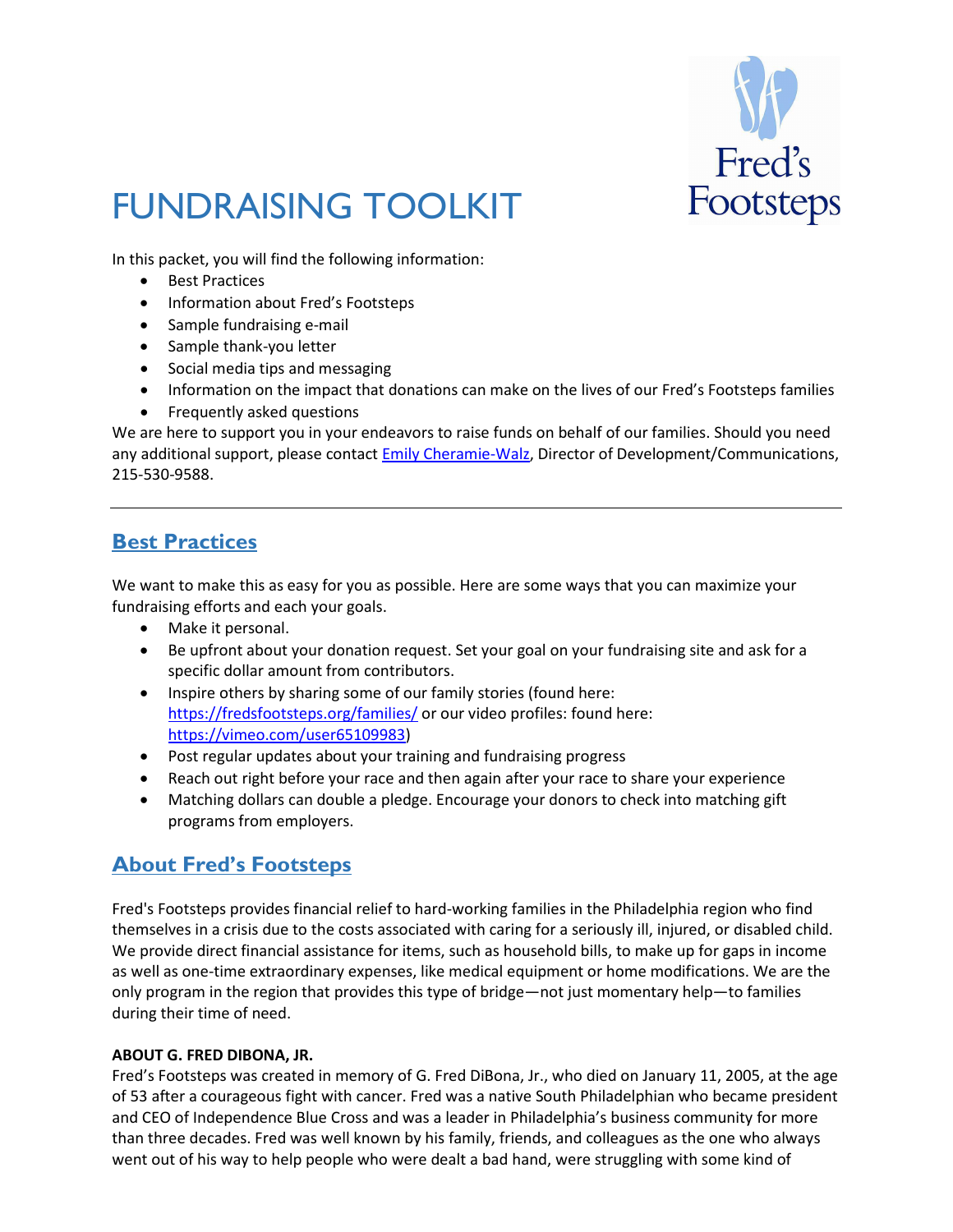hardship, or were the underdog. While he was a driven business leader, he also had a big heart. When he gave his word, he kept it. He was loyal to those he trusted, and he expected the same in return. He loved to laugh, and to make others laugh. When Fred saw someone in need—especially a child—he did everything he could to help.

# **Sample Fundraising E-mail**

Dear Family & Friends,

I am running the [name of race] on [date] on behalf of Fred's Footsteps to help ensure that hardworking families in the Philadelphia region have a safety net when their worst nightmare happens. I am making a commitment to raise funds and awareness for families caring for a critically ill, injured, or disabled child.

Fred's Footsteps helps working families stay on their feet during a child's illness or injury. They provide direct financial assistance for non-medical expenses, such as household bills, to make up for gaps in income, as well as one-time extraordinary expenses, like medical equipment or home modifications. They are the only program in the Philadelphia region that provides this type of funding bridge, not just momentary help.

My personal goal is to raise [fundraising goal] to support Fred's Footsteps' mission. Please help me reach by goal by making a contribution. Donations are tax-deductible to the full extent allowed by law.

How you can donate:

- o Online donation: Donate on my personal fundraising page HERE [link to Causevox site]
- o Check make checks payable to "Fred's Footsteps" with my name in the memo (Mail to: Fred's Footsteps, 110 Ardmore Avenue, Suite B, Ardmore, PA 19003)

To learn more about Fred's Footsteps, please visit thei[r Website.](https://fredsfootsteps.org/families/) I would also encourage you to view one of their incredible [family profile videos](https://vimeo.com/user65109983) to hear directly from a family that benefits from the program.

Thank you in advance for your support and generous donation. Together, I know we can make a difference.

Sincerely, [Your name]

## **Sample Thank-you Email**

## Dear [Name of Donor],

Thank you for supporting my [race] to benefit Fred's Footsteps. With your support, we are providing a lifeline to local families when they need it most.

[Add personal highlight from race and a photo]

[Click here to here about just one of the families helped by this incredible program.](https://vimeo.com/324300678)

In total, I raised [insert amount] for families caring for a critically ill, injured, or disabled child. I could not have accomplished this without your help.

With gratitude, [Your name]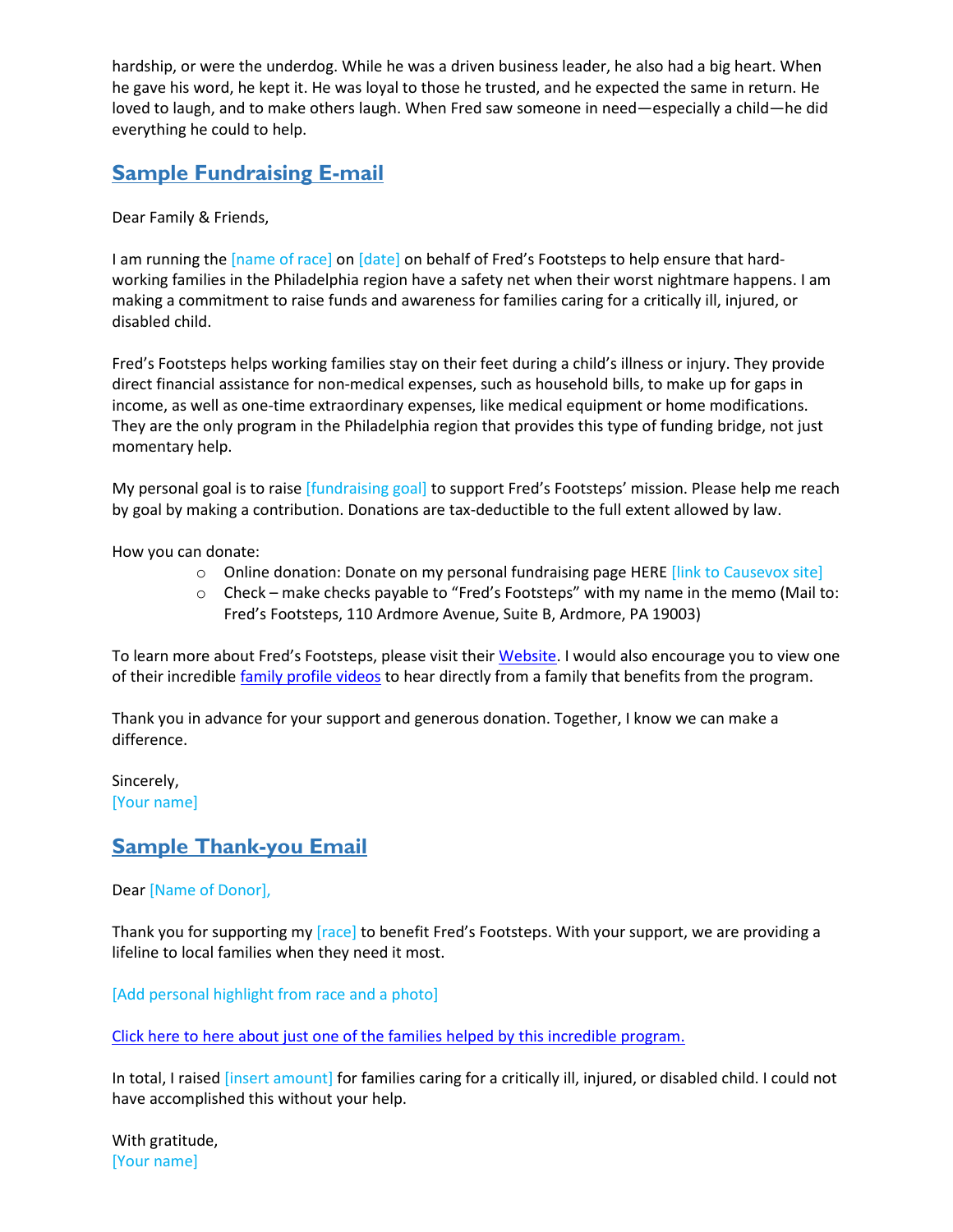# **Social Media Tips and Messaging**

Social media is a great way to reach your community! Post your training videos/photos and link directly to your fundraising page. Remember to use our @FredsFootsteps handle and the following hashtags:

- #FFHero
- #Fredsfootsteps
- #RunforFreds
- #FFsupportingfamilies

## **FACEBOOK/INSTAGRAM**

- Support me as I run the [INSERT RACE NAME] with Fred's Footsteps (@Fred'sFootsteps) to provide financial relief to working families who are caring for a critically ill or disabled child. [INSERT CAUSEVOX LINK] #FFHero #RunforFreds #fredsfootsteps #supportingfamilies
- Why am I running? Because these hard-working families often have nowhere else to turn when their worst nightmare happens. I am proud to offer them a helping hand. [INSERT CAUSEVOX LINK] #FFHero #RunforFreds #fredsfootsteps #supportingfamilies
- On [INSERT RACE DATE] I will run [INSERT # OF MILES] to help provide a lifeline to a deserving family in the Philadelphia region so that they can focus on their child's health and recovery. [INSERT CAUSEVOX LINK] #FFHero #RunforFreds #fredsfootsteps #supportingfamilies
- On [INSERT DATE] I ran the [INSERT RACE] for @FredsFootsteps to raise funds for families in the Philadelphia region who are caring for a critically ill, injured, or disabled child. I believe that their child's health and recovery should be their only concern during their time of crisis. There is still time to help make a difference. Support my race here: [INSERT CAUSEVOX LINK] #FFHero #RunforFreds #fredsfootsteps #supportingfamilies

*When posting on Instagram, be sure to add your Causevox link to your bio page! You can do this by going to the edit profile button on your Instagram page and adding the link under Bio.* 

#### **TWITTER**

• Running [INSERT RACE NAME] for @FredsFootsteps families! Fundraising to provide a lifeline to deserving families when they need it more. Help me make a difference [INSERT CAUSEVOX LINK] #FFHero #RunforFreds #fredsfootsteps #supportingfamilies